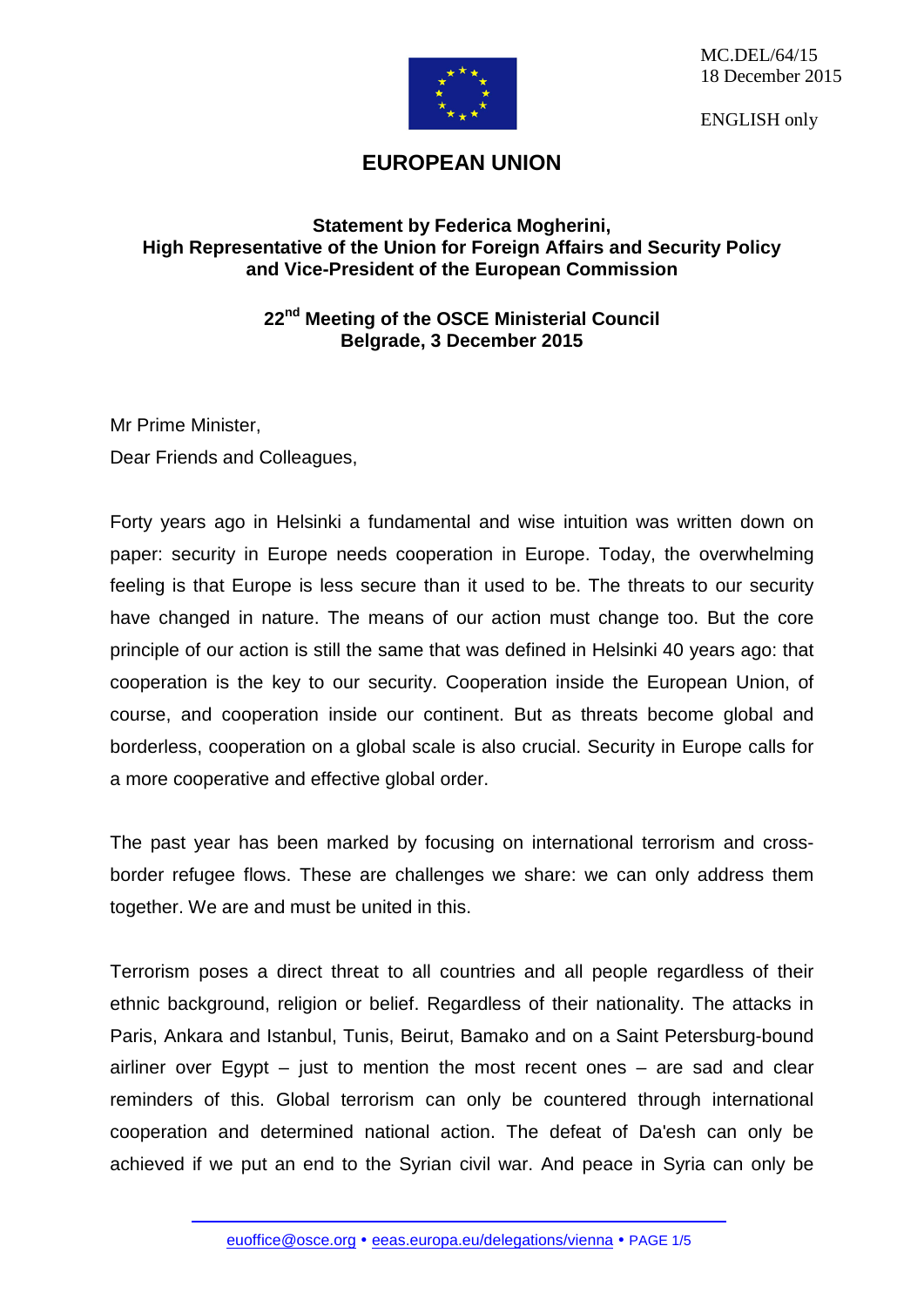achieved through a national, regional and international reconciliation: the process we started in Vienna is the only way forward. It is our common duty and responsibility to preserve and protect it, and make sure that our common work in that precious but difficult framework delivers. The world won't excuse us if we fail on this because of short-sighted divisions. We have a collective responsibility in front of our own citizens and the international community: put an end to the war in Syria and unite forces against Da'esh.

The European Union welcomes and supports the efforts by the OSCE to strengthen the capacities of participating States in the field of counter-terrorism and the prevention of radicalisation, as well as its efforts to foster partnerships with our Partners for Cooperation. Our discussions here in Belgrade offer the opportunity to make further progress in this respect.

The conflicts in our neighbourhood – in Syria, in Libya and beyond – as well as poverty and the lack of socio-economic perspectives have led to refugee and migratory flows across neighbouring countries and Europe not seen in generations. As European Union, we have mobilised all instruments at our disposal to respond to this dramatic situation, supporting our friends in the region and finding ways in Europe. But no state can respond to such a challenge on its own. Only together, through cooperation, can we effectively manage the large flows of people, provide protection, and address the root causes of migration and displacement.

The European Union is strengthening its partnerships with countries of origin and transit of migrants and refugees. In this respect, the OSCE constitutes a fundamental platform for dialogue and coordination. Its expertise on border management and the fight against the trafficking of human beings are even more valuable today. Because these are the two main issues we have to tackle together: addressing the root causes and dismantling the criminal transnational organizations and networks that are making money out of people's despair.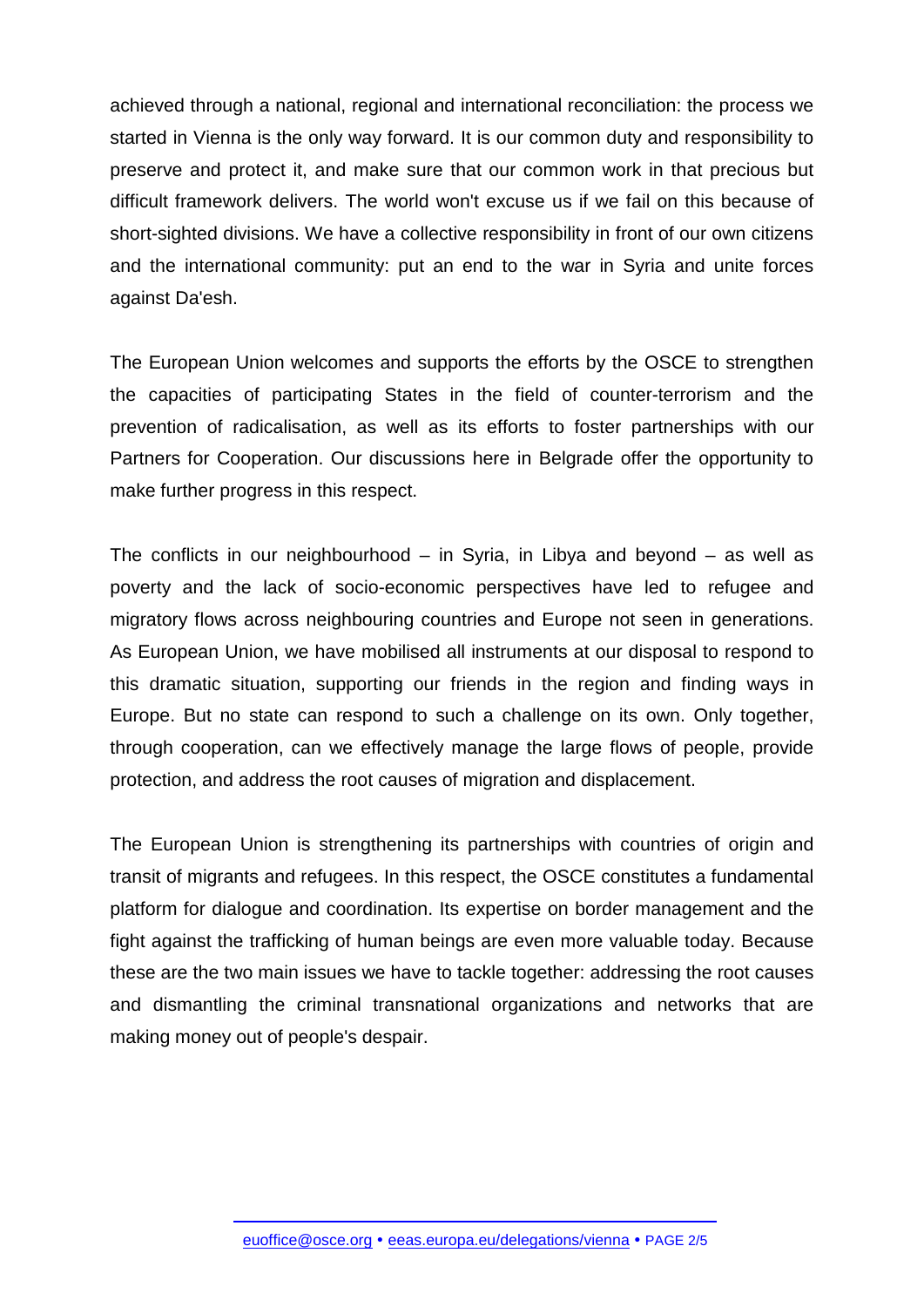## Mr Chairman,

Over the past year international cooperation on our common challenges has stepped to a new level. There are reasons for hope even in these difficult times. The nuclear deal with Iran will stay as a milestone in multilateral diplomacy. And today we all acknowledge that the terrorist threat can only be defeated in partnership. On migration, let me recognise that an almost unanimous vote in the UNSC endorsing the EU naval operation against human traffickers was a major achievement – also thanks to our common work with Russia. So there is space for a fruitful cooperation, in Europe and at a global level.

At the same time, we still have to face hard and difficult divisions among us, on some key, basic issues. The illegal annexation of Crimea and the destabilisation in eastern Ukraine continue to put fundamental OSCE principles into question.

The situation created by the illegal annexation of the Crimean Peninsula remains unchanged, and violations of human rights in Crimea by the de facto authorities have been repeatedly highlighted, including by ODIHR and the High Commissioner on National Minorities.

In eastern Ukraine, the ceasefire largely holds and the level of violence has diminished compared to last year. However, foreign forces have not yet been withdrawn and the separatist-controlled areas, including the border area, remain out of reach for the legitimate Ukrainian authorities. The direct and indirect consequences for the civilian population are dire.

The European Union sponsors all efforts for a solution that respects Ukraine's sovereignty, unity, independence and territorial integrity.

The European Union supports the efforts of the Trilateral Contact Group and Normandy Format to create the conditions in which the Minsk Agreements can be fully implemented: only their complete implementation can guarantee that this crisis will not turn into another protracted conflict. It is time for the participants in the Trilateral Contact Group and its sub-groups to show determination and achieve

[euoffice@osce.org](mailto:euoffice@osce.org) • [eeas.europa.eu/delegations/vienna](http://eeas.europa.eu/delegations/vienna) • PAGE 3/5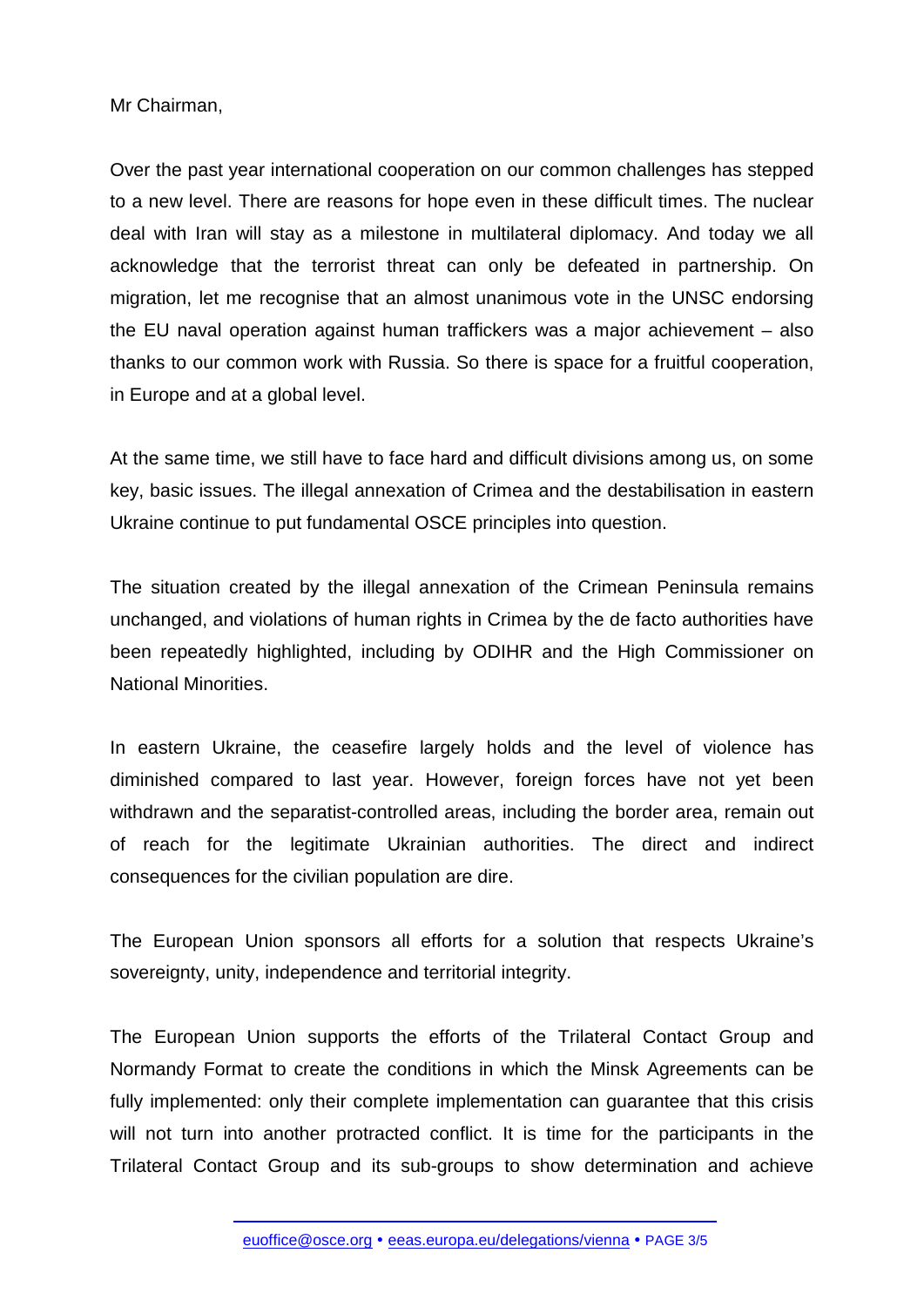concrete progress. A crucial test will be the holding of local elections in certain areas of the Donetsk and Luhansk regions in accordance with Ukrainian law and relevant OSCE standards and monitored by ODIHR.

The OSCE has a unique leading role both on the political track, in the Trilateral Contact Group and its sub-groups, and on the ground, undertaking crucial monitoring and verification. The Special Monitoring Mission must be able to continue its core stabilisation and transparency function without any obstacle. Jamming and denial of access to the monitors must stop, notably in the separatist-controlled areas and along the border with Russia.

The European Union also highly values the work of the OSCE Project Coordinator in Ukraine and the important contributions made by the OSCE autonomous institutions, including in Crimea.

With regard to other parts of the OSCE area, the EU is concerned about a very slow progress in conflict resolution related to Transnistria, rising tensions related to Nagorno-Karabakh and further entrenchment of the conflicts in Georgia.

No benefits can be derived from perpetuating these conflicts. For no one. We urge all parties involved to work in good faith towards political solutions that respect the OSCE's principles. The EU remains committed to be actively involved in the settlement processes.

Mr Chairman,

The European Union is more than ever committed to strengthening the OSCE as an instrument towards security and cooperation in Europe. Its comprehensive approach to security is the right one. There cannot be sustainable security without respect for human rights, democracy and the rule of law. The European Union will keep working to strengthen the OSCE commitments in the human dimension, including with regard to fundamental freedoms. We are worried that the independence of the OSCE autonomous institutions, which assist participating States in the fulfilment of their commitments, has been put into question by some.